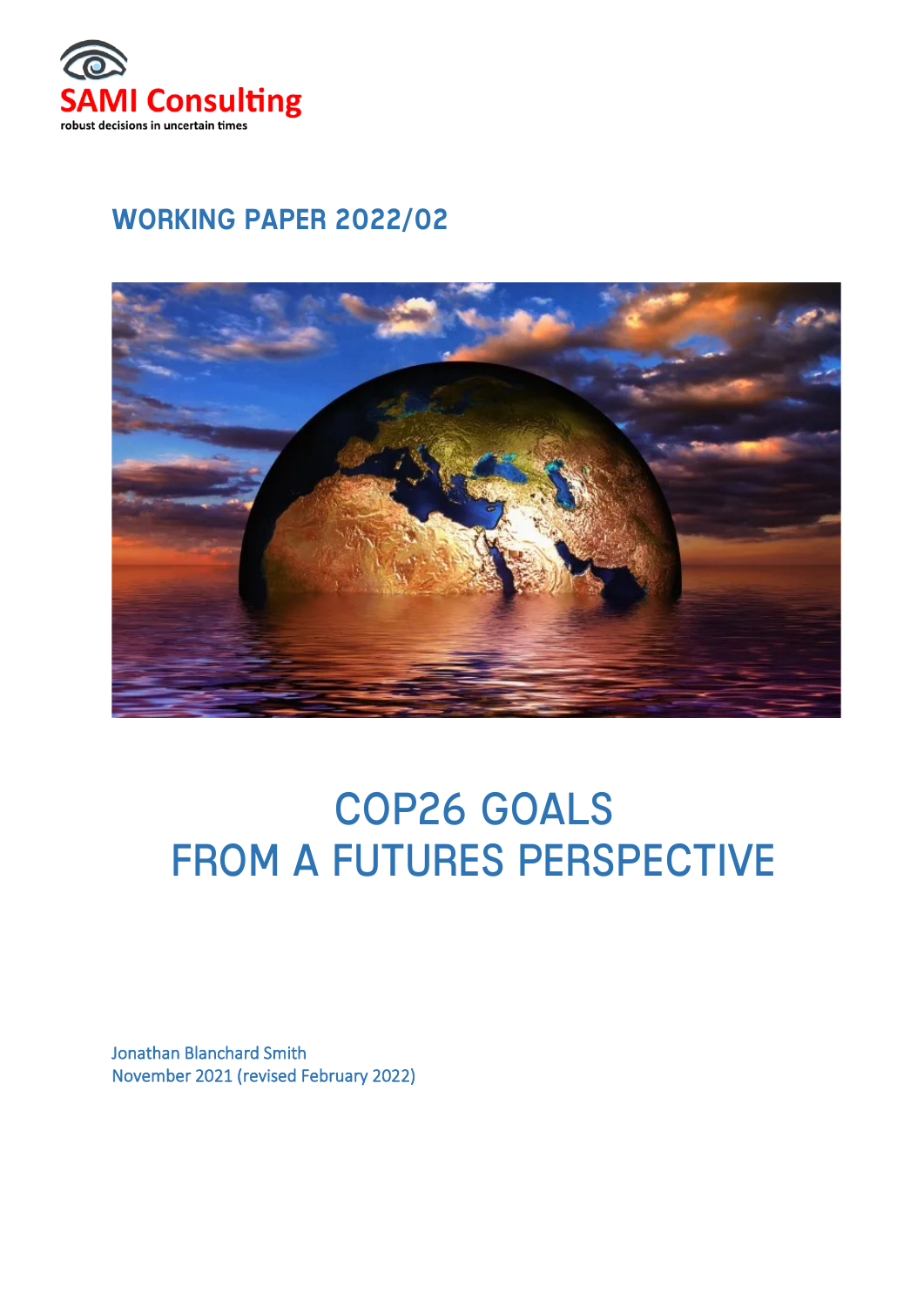

# COP26: Goal One – too little, too slowly

The UK will host the 26th UN Climate Change Conference of the Parties (COP26) in Glasgow on 31 October – 12 November 2021. The COP26 summit will bring parties together to accelerate action towards the goals of the Paris Agreement and the UN Framework Convention on Climate Change. The Glasgow conference has four goals:

- 1. **Secure global net zero by mid-century and keep 1.5 degrees within reach**
- 2. **Adapt to protect communities and natural habitats**
- 3. **Mobilise finance**
- 4. **Work together to deliver**

In this Working Paper, which first appeared on our website as a series of blogs, we will look at each of these goals in turn. We're looking at them from a futures perspective – based on what our horizon scanning is telling us, are these goals realistic? Are they appropriate? Can they be achieved – and what happens if they are not?

This section looks at the first goal, which is divided into four subgoals:

- accelerate the phase-out of coal
- curtail deforestation
- speed up the switch to electric vehicles
- encourage investment in renewables.

Is there any more to be said here? The [UK is phasing out electric and diesel vehicles by 2035](https://www.ft.com/content/fb4d1d64-5d90-4e27-b77f-6e221bc02696) and aiming to b[e entirely dependent on renewable energy for electricity generation](https://www.bbc.com/news/uk-politics-58792261) by the same time. China [will](https://www.nytimes.com/2021/09/22/world/asia/china-coal.html)  [stop building coal-fired power stations outside of its borders.](https://www.nytimes.com/2021/09/22/world/asia/china-coal.html) John Kerry, the US Special Envoy for climate, says COP26 will be a "big leap forward on climate crisis" where "we will have the largest, most [significant increase in ambition \[on cutting emissions\] by more countries than everyone ever imagined](https://www.theguardian.com/environment/2021/oct/11/john-kerry-cop26-climate-summit-starting-line-rest-of-decade)  [possible."](https://www.theguardian.com/environment/2021/oct/11/john-kerry-cop26-climate-summit-starting-line-rest-of-decade)

So we're there, right? The world has finally woken up and is now taking action.

Not according to the International Energy Agency. The 2021 World Energy Outlook, just released, is clear. "Current [plans to cut global carbon emissions will fall 60% short of their 2050 net zero target"](https://www.theguardian.com/environment/2021/oct/13/carbon-emissions-will-drop-just-40-by-2050-with-countries-current-pledges). Whilst "a new energy economy is emerging" simply – as they put it – "keeping the door open to  $1.5$ [degrees](https://www.iea.org/reports/world-energy-outlook-2021)" requires \$4tn every year between now and 2050.

SAMI Consulting, as a company, decided to build in climate change to every scenario project we undertook, regardless of subject, about four years ago. Our work showed us that climate change was not just about the weather but was going to impact every part of every life on the planet, starting very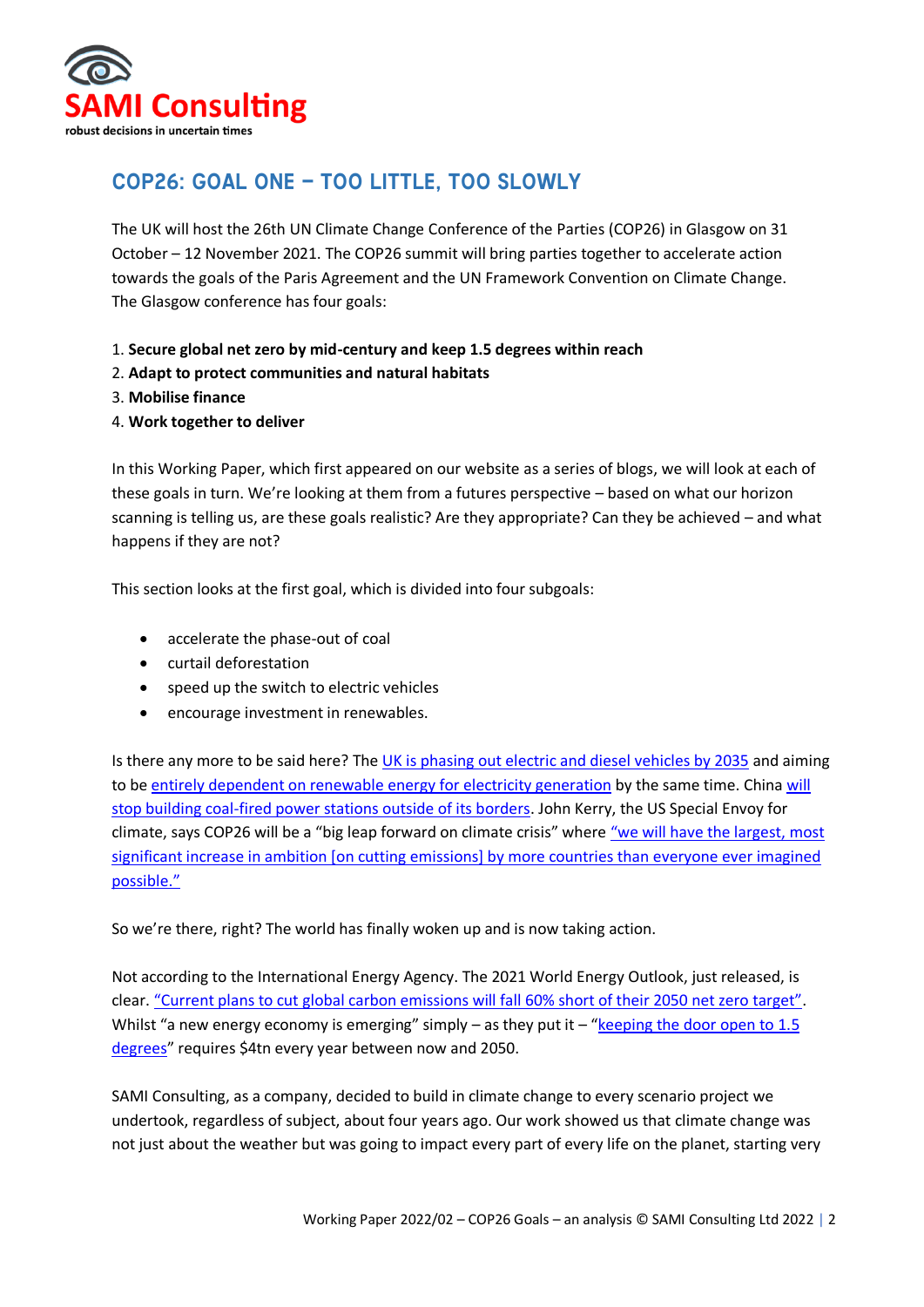

soon. In the last year, we have seen that impact getting close to home, in floods (China, Europe, US, UK, Philippines), and wildfires (Siberia, California and swathes of Europe).

As time has passed, we have collectively become more concerned. First-order effects (excess heat, ice pack melt and so on), second-order effects (fire, Gulf Stream changes, flooding) and third-order effects (migration, crop failure &c) are increasing. When it used to be possible to say "by 2050" when contemplating climate effects, one now has to say "today".

A useful futures tool is the cone of plausibility – which states that the further away from the origin point one goes, the more possibilities are enshrined in the future. Whilst the most likely future travels through the middle of the cone, as it expands away from the origin, the cone widens as the range of possible futures grows.

The range of possible futures as far as temperature increase is concerned is generally taken to be from +1.5 degrees to +4.5 degrees – though these figures themselves are somewhat arbitrary. The simple increase in temperature, though, does not consider the second and third-order effects – and it is clear from the experience of the last twelve months that these impacts are considerable, even at the sub-1.5 degree level.

So we agree with the IEA. Simply put, **too little is being done, in too few parts of the world, too slowly**.

Let's look at the COP26 first goal again and break it down into what it says – and what it means. "Secure global net zero by 2050". Ambitious, probably impossible, unless China, India, Africa and Latin America can be engaged, supported and funded. And in itself, not enough. As long as large parts of the world continue to use cars, boats and planes, provide electricity through coal-fired power stations and diesel generators, burn wood for fuel, and prioritise economic growth over climate, it matters not a whit what the UK does.

"Keep 1.5 degrees within reach". A miss is as good as a mile, and the phrasing "within reach" implies a miss is being planned in.

The subgoals are as bad. "Accelerate the phase-out of coal", "curtail deforestation", "speed up the switch to electric vehicles", and "encourage investment in renewables". Understanding that these phrases have been argued about in vape-filled rooms for the last few years, they are vague, target-free and narrow. Where is the investment in hydrogen? In carbon capture and storage? In their understanding of the global level of change that needs to occur?

Developing future scenarios is fascinating, and often joyful, work. The range of possible futures for the world is enormously wide ranging – humanity has an endless capacity for innovation, an almost deranged ambition, and both the materials and education to think way beyond its current state into near-paradisical futures. The flip side is that futures can often be intimidating, and nerve-wracking. The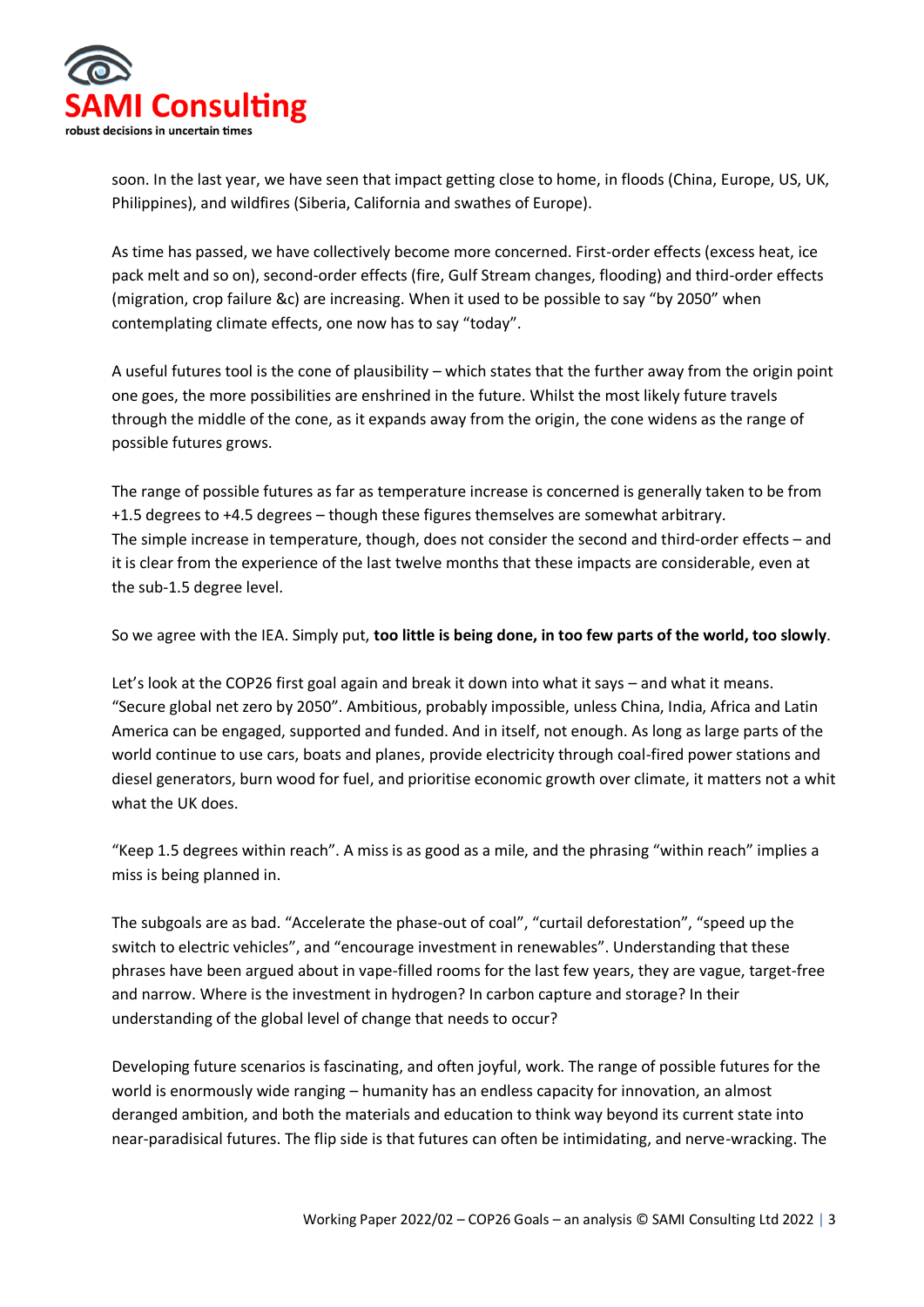

same ambition that will take us to Mars can be turned to developing weapons of war and systems of oppression. Self-interest and clannishness slows progress and limits unified action.

And so it is with COP26 Goal 1. The cone of plausibility does not seem to include "swift, effective action" except on the edge of the cone. Based on Goal 1, our "anticipated future" looks a lot worse than it did only ten years ago. Which means our outlying "possible futures" look nerve-wracking indeed.

We next address Goals 2-4. Maybe there will be something in them which lifts the spirits a little. Maybe.

## COP26: Goal Two – ambition meets politics

The previous article looked at COP26 Goal 1, which we concluded was too little, delivered too slowly. The news from the [UN Environment Programme](https://productiongap.org/wp-content/uploads/2021/10/PGR2021_web.pdf) reinforces our view: "Fossil fuel production planned by the world's governments ["vastly exceeds"](https://www.theguardian.com/environment/2021/oct/20/planned-fossil-fuel-output-vastly-exceeds-climate-limits-says-un) the limit needed to keep the rise in global heating to 1.5°C and avoid the worst impacts of the climate crisis". Notably, the report makes clear the gap between production and target "[has remained unchanged since 2019](https://productiongap.org/2021report/)".

Goal 2 is even more gloriously vague than Goal 1:

#### **Adapt to protect communities and natural habitats**

The climate is already changing and it will continue to change even as we reduce emissions, with devastating effects.

At COP26 we need to work together to enable and encourage countries affected by climate change to:

- protect and restore ecosystems
- build defences, warning systems and resilient infrastructure and agriculture to avoid loss of homes, livelihoods and even lives.

This is, frankly, an ambition, not a goal, and not a particularly well-articulated one at that. "COP26 [Explained](https://ukcop26.org/wp-content/uploads/2021/07/COP26-Explained.pdf)", the glossy publication produced to accompany the conference, provides a little more detail. Absent the rhetoric, there are two central policies, which can be summarised as "make a plan" and "talk to each other":

*"All countries should produce an 'Adaptation Communication' …*

*The UK has co-developed the Adaptation Action Coalition… The coalition is bringing countries together to find solutions to some of the most challenging impacts of climate change, and we are inviting all countries to join us."*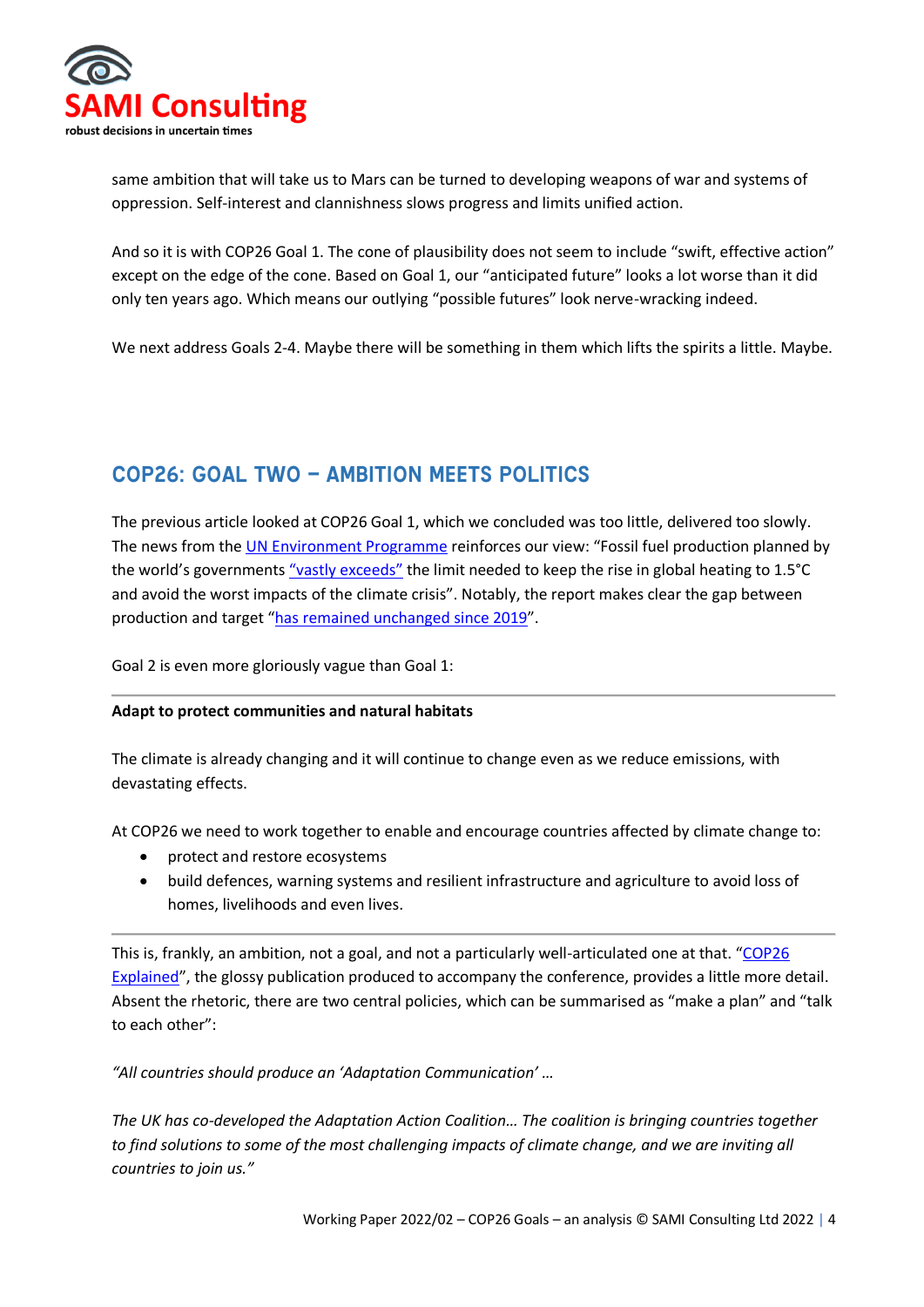

Undoubtedly, a comprehensive, rich substratum of reports, meetings, best-practice analysis, science, and planning underlies these seemingly obvious recommendations. These apparently trivial recommendations are the result of much delicate balancing to find common ground. Achieving consensus amongst a wide variety of political regimes, economic ambitions and capability, social attitudes, and preparedness to listen to science, is the art of the diplomat.

But when HMG's own Environment Agency is publishing comments such as "[Adapt or Die](https://www.gov.uk/government/news/adapt-or-die-says-environment-agency)", that common ground seems quite shaky. The Agency's "[Third Adaptation Report](https://www.gov.uk/government/publications/climate-adaptation-reporting-third-round-environment-agency)" is one of the types of documents that have been fed into the COP26 process – detailed, thoughtful, well researched and dense with actions. SAMI has contributed to this thinking through our work on flood and coastal erosion risk management. The [EU Council's position for COP26](https://data.consilium.europa.eu/doc/document/ST-12594-2021-INIT/en/pdf) is equally hard-hitting, at least in its stress on urgency.

Anyone who has worked in or with a large organisation will be aware of the problem. Detailed, thoughtful work is produced. It goes up one level, is amended, sent down, rewritten, approved, goes up another level, and the process repeats. In the end, what comes out of the process is the detailed work masked by the acceptable statement. (Both the European Council and the Environment Agency are to be commended for allowing some of the detail to show through in the final publications).

The acceptable statement then runs up against political reality. As Craig Mackinlay MP said on LBC on 19 October, ["I don't actually feel this is a very Conservative policy when you're asking my constituents to](https://www.lbc.co.uk/radio/presenters/iain-dale/governments-net-zero-plan-madness-hits-poorer-people/)  [be colder and poorer."](https://www.lbc.co.uk/radio/presenters/iain-dale/governments-net-zero-plan-madness-hits-poorer-people/) Now, whilst Mr Mackinlay is slightly *parti pris* here, chairing as he does the "Net Zero Scrutiny Group", which itself takes its campaigning positions from the climate-change-sceptic [Global Warming Policy Foundation,](https://www.thegwpf.org/) he makes an important political point. A lot of what needs to be done, and fast, is politically highly challenging. And when such bland ambitions inform the debate as Goal 2 on the one side, it is much easier for the other to develop emotional, compelling political arguments against them.

The House of Commons Foreign Affairs Committee's report "[A climate for ambition](https://committees.parliament.uk/publications/5491/documents/54690/default/)" shares some of our concerns. Even the [government's response](https://publications.parliament.uk/pa/cm5802/cmselect/cmfaff/440/44002.htm) acknowledges that "**COP26 must now translate these words into actions".** As HM the Queen is reported as saying, ["It's really irritating when they talk, but](https://www.theguardian.com/uk-news/2021/oct/14/queen-irritated-by-world-leaders-talking-not-doing-on-climate-change)  [they don't do."](https://www.theguardian.com/uk-news/2021/oct/14/queen-irritated-by-world-leaders-talking-not-doing-on-climate-change)

Spending our lives in many possible futures, SAMI team members have thought about and delivered work on climate change and routes to mitigation. Like many, we fear that goals will be missed and that risks will increase. (It's worth mentioning the range of opportunities provided by climate change mitigation efforts. We fear those will not fully come to pass either). The [Paris Agreement on Climate](https://unfccc.int/process-and-meetings/the-paris-agreement/the-paris-agreement)  [Change](https://unfccc.int/process-and-meetings/the-paris-agreement/the-paris-agreement) was a significant moment when the future was potentially recreated in a way that worked. Goal 2, as it currently stands, is a different future than that of Paris – and takes us into possibilities that seem, at this stage, far scarier.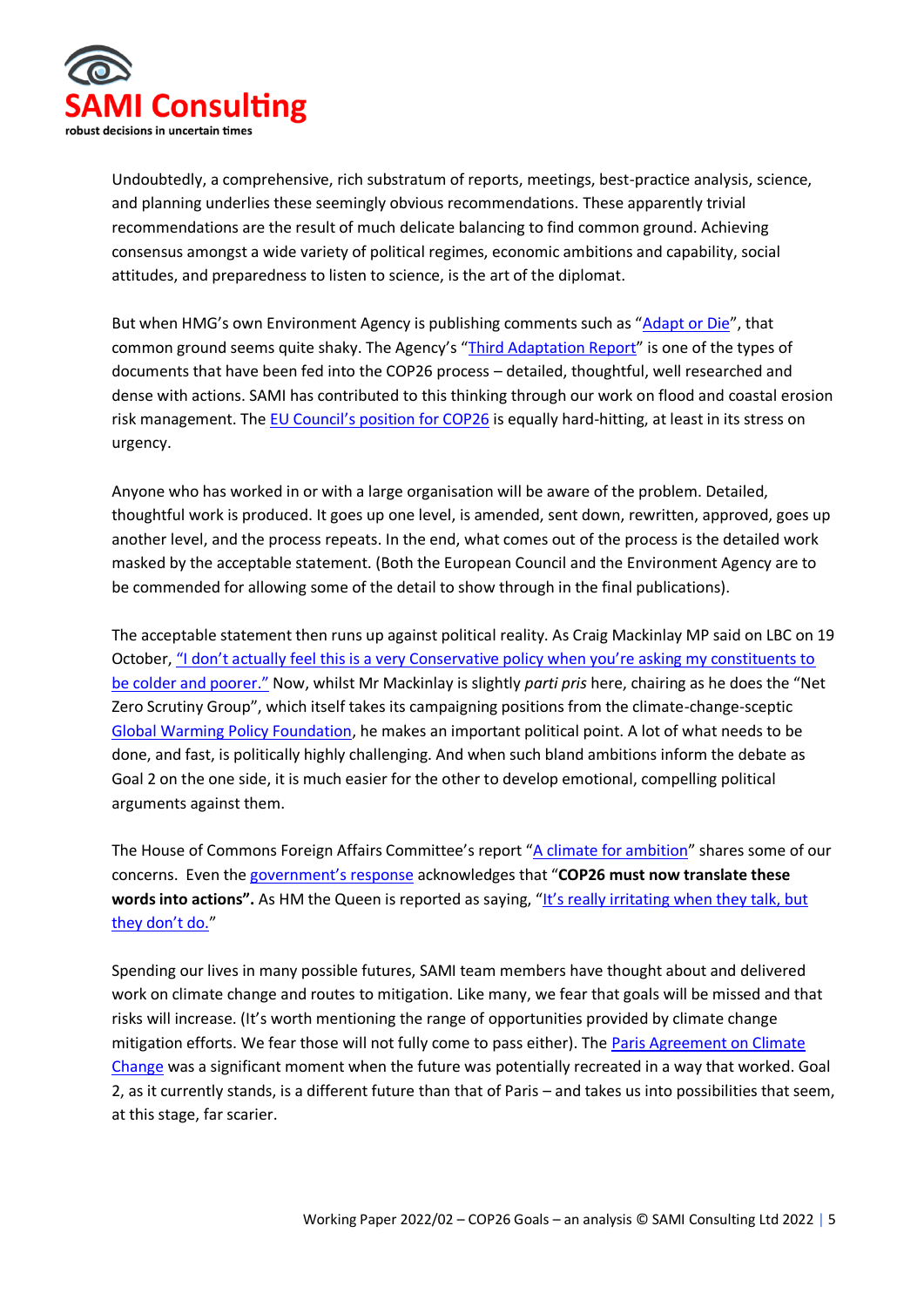

#### COP26: Goal Three – Eye-wateringly expensive but achievable

In our previous articles, we examined the first two goals for COP26. We concluded that Goal 1 (the climate goal proper) was [too little, delivered too slowly.](https://samiconsulting.co.uk/cop26-goal-one-too-little-too-slowly/) Goal 2, we said, was victim to what happens when **ambition meets politics**. Goal Three is the finance goal.

An all-important problem with the transition to a green economy is not necessarily what we do. We know what we have to do – we have to stop producing carbon and greenhouse gases, transfer to renewal energy (and nuclear, which is a vital component of the energy mix for the foreseeable future). We have to capture and isolate as much ofthe existing atmospheric carbon as we can. The problem is how we do it fast.

This is not going to be cheap. As [The Economist](https://www.economist.com/britain/2021/07/17/achieving-net-zero-carbon-emissions-will-be-eye-wateringly-expensive) says, "achieving net-zero carbon emissions will be eyewateringly expensive."

Goal Three is:

#### **3. Mobilise finance**

To deliver on our first two goals, developed countries must make good on their promise to mobilise at least \$100bn in climate finance per year by 2020.

International financial institutions must play their part and we need work towards unleashing the trillions in private and public sector finance required to secure global net zero.

Since it has already been broken, let's examine the broader question of financing the energy transition.

#### The costs of the energy transition…

Ignore, for a moment, the fact that we are in 2021 and that, therefore, one hopes that the date in the goal is a typo caused by the delay of COP26 due to the pandemic. \$100bn in climate finance per year does not seem very much. As we have said before, these statements are politically acceptable, and presumably, this is the minimum figure. However, we are now in 2021. Assume that we meet this goal, and between now and 2050, the aim is to raise \$2.9 trillion between now and 2050. (\$2.9 trillion at today's value. This figure will go up the further away from today we are).

We know this goal is [not going to be reached this year](https://www.theguardian.com/environment/2021/oct/25/climate-finance-poor-countries-hit-100bn-target-by-2023-says-report). Which means it's now going to be two years late. And, as Mohamed Adow, the director of the [Power Shift Africa](https://twitter.com/PowerShftAfrica/status/1452634628326662145) thinktank in Nairobi, points out, it is less than the UK intends to spend on HS2.

Climate finance is a highly complex topic. Writing this article embedded us in figures, none of which agree; policies, none of which are complementary; and aspirations, few of which are funded. A splendid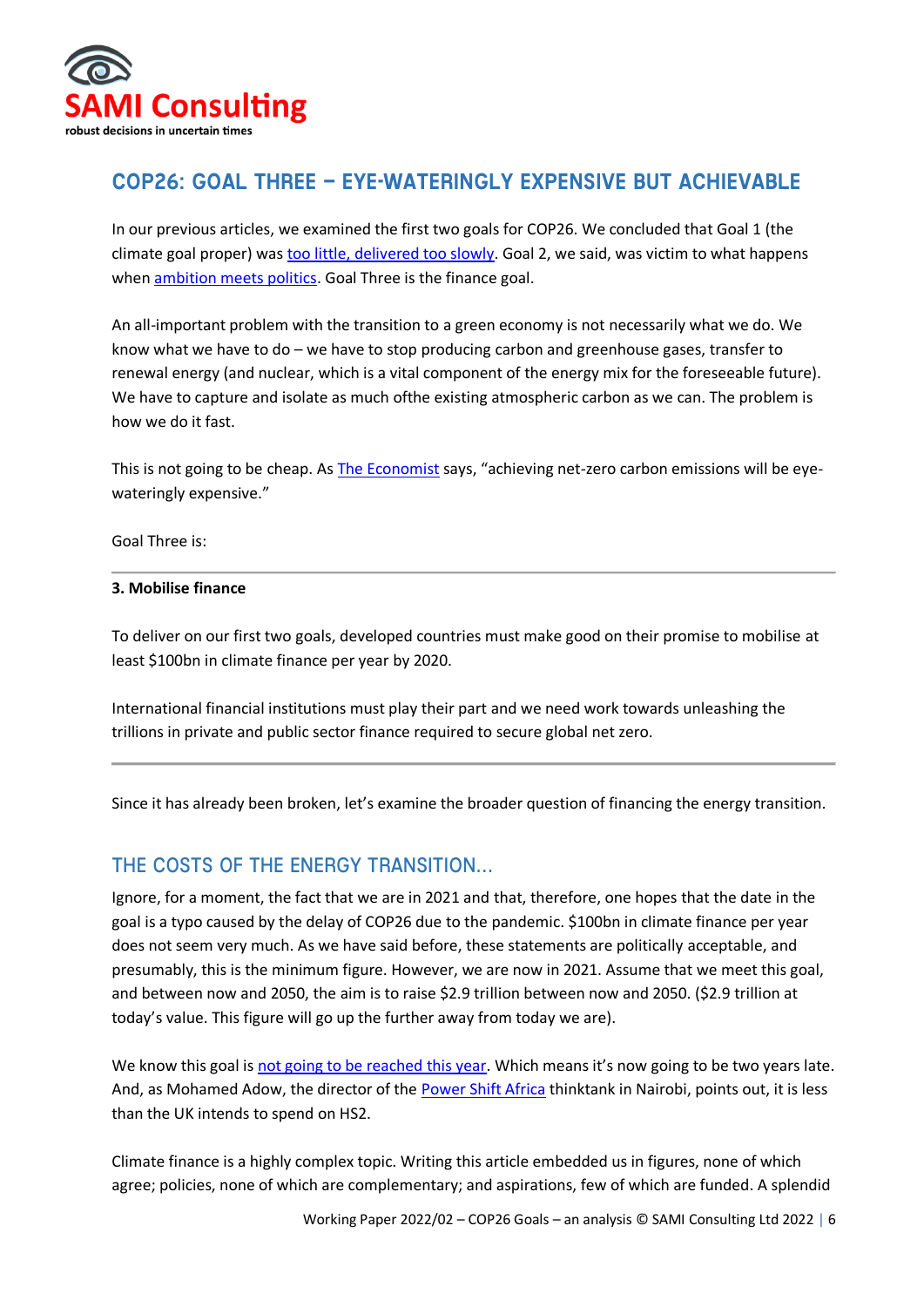

piece from Irina Slav in one of the leading [oil and energy](https://oilprice.com/) newsletters, Oil Price, looks at the [true cost of](https://oilprice.com/Energy/Energy-General/The-True-Cost-Of-The-Global-Energy-Transition.html)  [the energy transition](https://oilprice.com/Energy/Energy-General/The-True-Cost-Of-The-Global-Energy-Transition.html). Slav's analysis is as comprehensive as one can be at her time of writing (November 2020) and remains useful:

- \$15 trillion in new power capacity, of which 80% will go into renewables
- \$14 trillion into investment in energy grids
- \$1 trillion in investments in several vital metals (for instance, demand for silver going from 24k tons a year to up to 700k tons).
- Massive growth in energy storage (100GW in 2015 to 500GW by 2050)
- And so on.

And on top of that, Tuesday's report from the [United Nations Environment Programme](https://www.unep.org/) makes clear that on our current plans, we're heading for a 2.7C increase: almost double the Paris aspiration of 1.5C. The [subhead of the report](https://www.unep.org/resources/emissions-gap-report-2021), "A world of climate promises not yet delivered", could easily be the title of this series.

So whatever we have projected is wrong and insufficient.

#### …and how to pay for them

There is, though, a "however".

The [International Energy Agency's World Outlook 2021](https://www.iea.org/events/world-energy-outlook-2021-launch-event) shows that (a) renewables are the future and (b) investment in renewables will pay itself back. (There is an excellent dismantling of the old fossil fuel arguments using the IEA's report a[t Carbon Commentary,](https://www.carboncommentary.com/blog/2021/10/13/the-iea-finally-starts-to-believe-in-the-energy-transition-a-note-from-kingsmill-bond) for those who want to win the next "oil is here to stay" argument).

Hertz is spending [\\$4.2 trillion to buy 100,000 Tesla cars](https://www.bloomberg.com/news/articles/2021-10-25/hertz-said-to-order-100-000-teslas-in-car-rental-market-shake-up) to move a significant portion of their fleet to electric within 14 months.

Organisations like BP are talking about ["greening at scale".](https://www.bp.com/en/global/corporate/news-and-insights/greening-companies.html?utm_source=google&utm_medium=cpc&utm_campaign=uk_greening_direct&utm_term=bp%20climate%20change&gclid=Cj0KCQjw8eOLBhC1ARIsAOzx5cELAqWs_iIipPzpuRId__IFLYb6ZvW2YSg_IHO1OWnztVD9s4YR_eUaApX7EALw_wcB)

At a recent conference I chaired, [the Natural Resources Forum's ESG Week,](https://naturalresourcesforum.com/events/event/esg-challenges-2021/) participants showed the sweeping change in the extractives industry. They know they need the social licence to operate that climate-friendly business delivers. This change i[s demanded by their investors,](https://www.blackrock.com/us/individual/investment-ideas/sustainable-investing) [mandated by their](https://www.bloomberg.com/news/articles/2021-09-01/regulatory-scrutiny-of-esg-greenwashing-is-intensifying)  [regulators,](https://www.bloomberg.com/news/articles/2021-09-01/regulatory-scrutiny-of-esg-greenwashing-is-intensifying) and wanted by their customers.

And it is here that we are finally, in this series, able to deliver a positive. Climate finance will happen, not because governments are going to deliver it, but because business is. The OECD has a [helpful guide.](https://www.oecd.org/environment/cc/climate-futures/policy-highlights-financing-climate-futures.pdf) As far as governments are concerned, the problems are too large, too far away, and too expensive.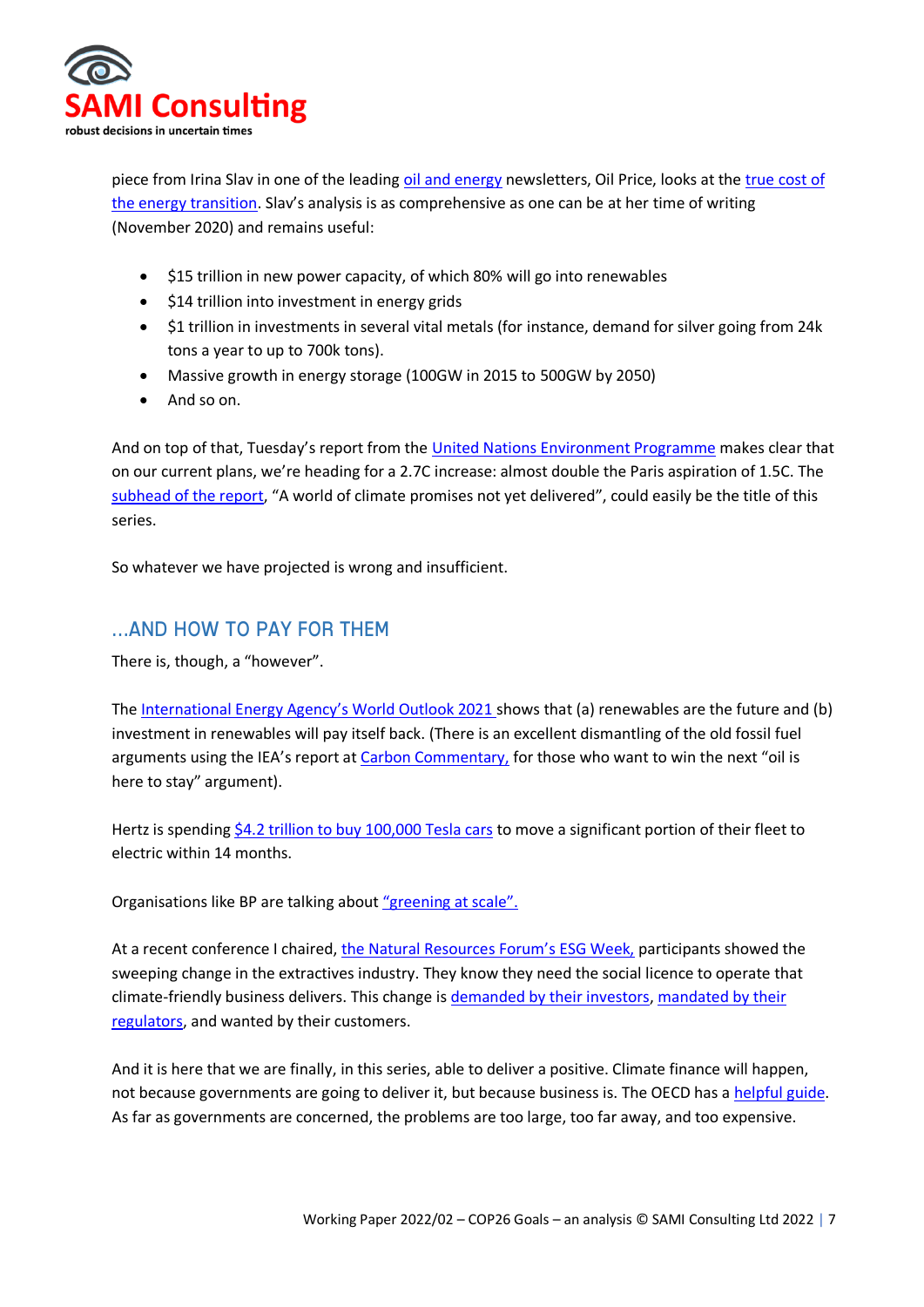

Governments need to spend their money as climate change mitigators of last resort – places where businesses, companies and investors cannot find a return sufficient for them to engage.

But where governments have a role is in [setting the legal and regulatory environments within which](https://www.weforum.org/agenda/2019/09/will-the-energy-transition-happen-fast-enough-two-scenarios/)  [companies can operate.](https://www.weforum.org/agenda/2019/09/will-the-energy-transition-happen-fast-enough-two-scenarios/) Because it is the companies that have the money, the access to funding, and the motivation to make a real difference, and they are only just starting to do so.

As one of the participants at ESG Week said, "we need government to set the regulatory environment and then get out of the way. We can do the rest".

It's not ideal. It doesn't meet another broken COP26 goal. But it provides a hope that the vast amount of money needed for the climate transition is available. It just isn't available from governments.

## COP26 – Goal Four: Averting disaster?

We examined the first three goals for COP26 in previous articles. We concluded that Goal 1 (the climate goal proper) wa[s too little, delivered too slowly.](https://samiconsulting.co.uk/cop26-goal-one-too-little-too-slowly/) Goal 2, we said, was victim to what happens when [ambition meets politics.](https://samiconsulting.co.uk/cop26-goal-two-ambition-meets-politics/) Goal Three, the finance goal, wa[s achievable](https://samiconsulting.co.uk/cop26-goal-three-eye-wateringly-expensive-but-achievable/) if the private sector could be adequately engaged.

Goal Four seeks to achieve what was laid out in the previous three goals. "Working together to deliver" aims to bring together government, business and civil society to meet the climate crisis in the context of finalising the Paris Rulebook.

From experience, we're expecting fine words and less fine actions. Fraser Nelson [puts it well](https://www.spectator.co.uk/article/cop-out-boriss-battle-to-save-the-climate-summit): "Glasgow has ended up with the classic climate-change summit problem: plenty of protests, but most leaders in no position to make promises – their power limited by parliaments and public consent".

For example, the UK Chancellor of the Exchequer (the finance minister) delivered a budget on 27 October – a few days before COP26 starts. As [Carbon Briefing](https://www.carbonbrief.org/autumn-budget-2021-key-climate-and-energy-announcements) points out, "In a budget speech that failed to use the word "climate" even once, Sunak said he would cut the rate of 'air passenger duty' on domestic flights and freeze fuel duty for a twelfth consecutive year." The [Financial Times](https://www.ft.com/content/998ebb23-8dfb-49fb-91b7-821001d8e081) pointed out, "Sunak offered no major new green spending promises. Instead, he re-announced an array of previous commitments."

"By their deeds shall ye know them," indeed.

Goal Four reads like this.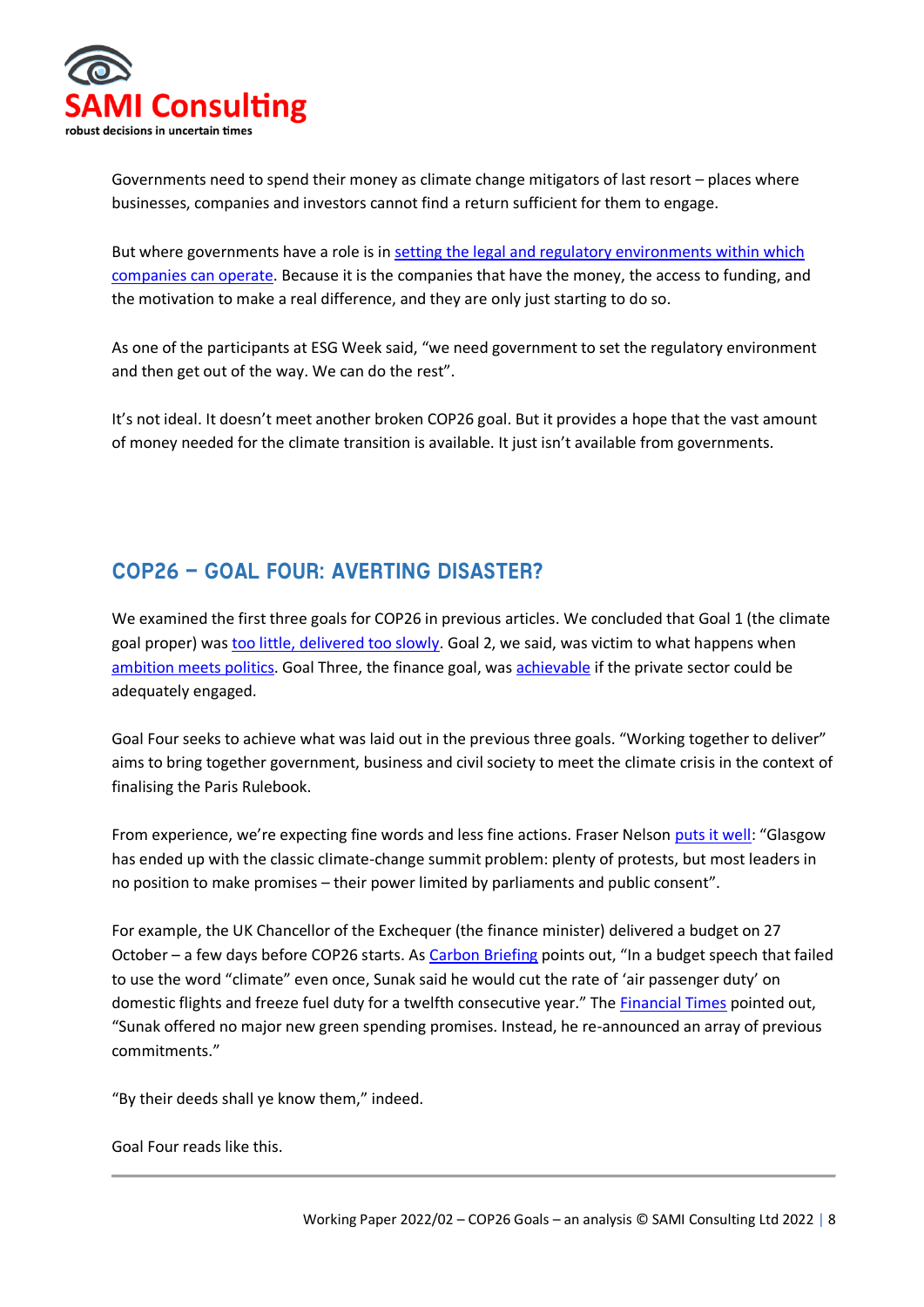

#### **Work together to deliver**

We can only rise to the challenges of the climate crisis by working together.

At COP26 we must:

• finalise the Paris Rulebook (the detailed rules that make the Paris Agreement operational) accelerate action to tackle the climate crisis through collaboration between governments, businesses and civil society.

#### Building a scenario set for Goal Four

This goal has two priorities, and we can do some "traditional" scenario work here. The two axes here allow us to develop a scenario cross.

Scenario crosses are the basic foresight model. Indeed, it is where SAMI starts. Our initials stand for St Andrews Management Institute, a [joint venture](https://samiconsulting.co.uk/about-us/) by St Andrews University and Royal Dutch Shell some thirty years ago, at the point when scenario planning was moving into the business world.

Two axes give four quadrants, describing four possible futures. Our first axis is the finalisation of the Paris Rulebook. Let us take the extremes as being from "no agreement" to "full agreement". The second axis is "collaboration"; here, we can go from "no collaboration" to "full collaboration". Plotting them onto our four-quadrant cross gives us four scenarios.

#### **Full agreement**



**SAMI Consulting**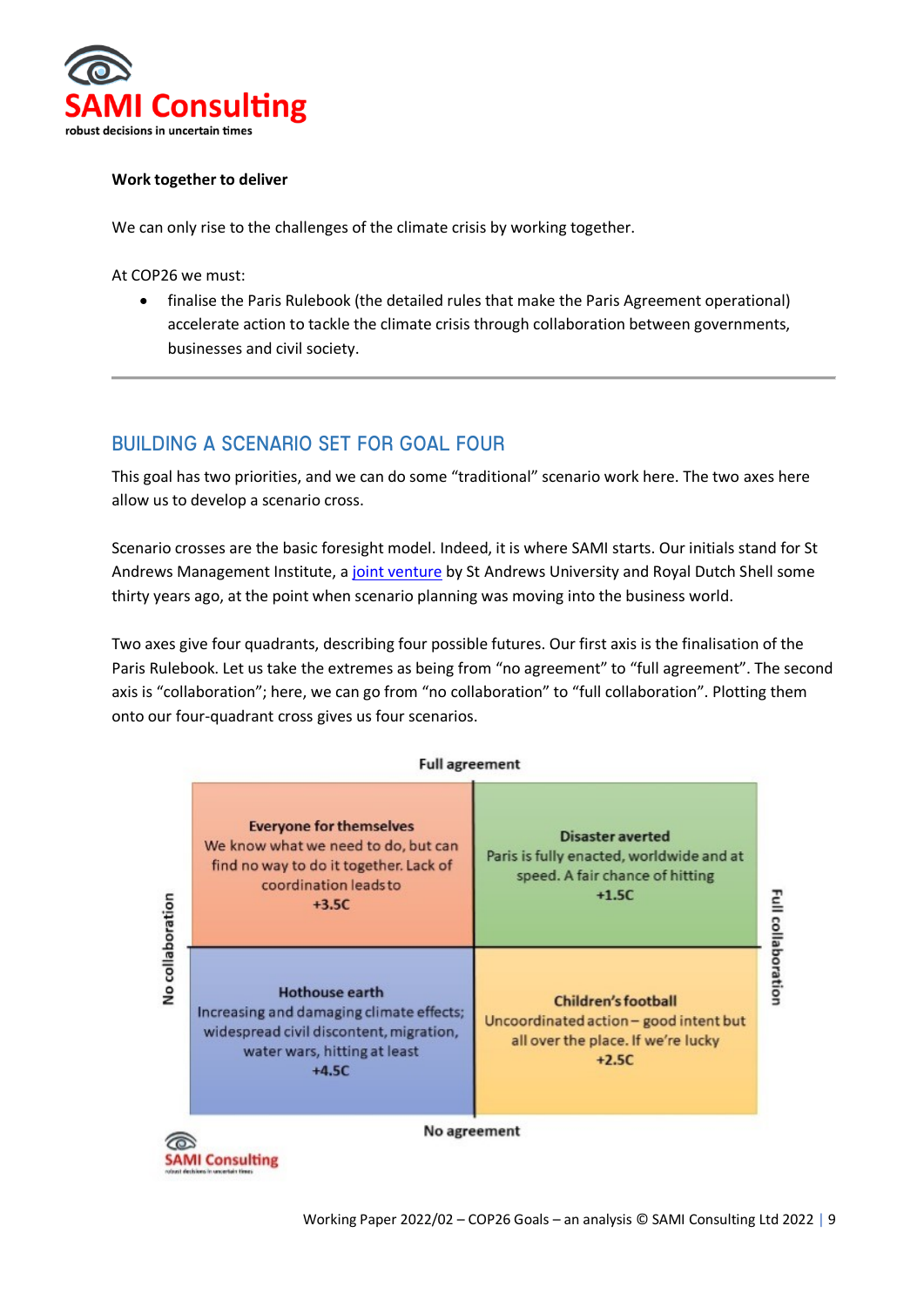

#### Understanding the quadrants

Bottom left is where no agreement and no collaboration meet. The Paris Rulebook is not put in place. Action is not accelerated. Governments cannot agree, let alone establish a framework to connect with business and civil society. The consequences are dire: as we move towards +4.5C, climate impacts start rendering parts of the globe both uninhabitable and unfarmable. Millions begin to move in search of food and security. Sea level rise is inexorable.

The top left is where we agree on what we must do, but Goal 4 fails. We cannot collaborate internationally (because of Nelson's "power limited by parliaments and public consent"). Whilst each individual country does act, it is patchy and uncoordinated. All we need is for two or three large emitters to fail to move at the same speed as the others, and the goals are missed. We project this is the second worse option. Everyone's signed up to Paris, but it means nothing if they do not do it together.

The bottom right is almost the same, but for different reasons. We've all seen a children's football game – everyone chases the ball, but there is no plan, so all you get is a lot of running around but no goals. The same holds true here. There is no agreement for enforcing the Paris Agreement, but everyone is trying to do something. Potentially, the benefit in this scenario over "Everyone for themselves" is that the collaboration and good intent gives rise to technological solutions which could be game-changers.

Equally, this scenario – which implies collaboration and therefore goodwill – also opens the door to Paris being finally agreed, but very late. It is this hope which makes us project this scenario at +2.5C – awful but not catastrophic.

Top right is "Disaster averted". Both of Goal Four's objectives are met, in full. There is complete agreement on the Paris Rulebook, so the ground rules are clear. Governments work together, establishing the targets and regulatory frameworks that business needs. Citizens are fully engaged and press both governments and industry to play their part. +1.5C is met. Most severely affected by climate change, developing nations are supported, while the G20 swings firmly behind renewables.

#### WHICH SCENARIO SEEMS MOST LIKELY - AND WHY?

The signs showing which scenario develops are, at best, contradictory. Three signals serve to illustrate the confusing nature of the future:

- The US infrastructure bill includes some [\\$550bn in climate change programmes.](https://www.politico.com/news/2021/10/26/climate-spending-555-billion-517295) This would contribute to President Biden's pledge to [cut emissions to 50% of 2005 levels.](https://www.ft.com/content/32f5e2cd-4689-4434-9da0-d97d46673eaf)
- But China goes to COP26 with no new promises, promising only to [peak emissions before 2030,](https://www.axios.com/china-emissions-cop26-climate-summit-global-warming-383647ba-42f8-4a02-9009-64708c114ff5.html) with carbon neutrality by 2060.
- And India has [refused to set a net-zero target at all,](https://www.axios.com/india-rejects-net-zero-carbon-emissions-target-cop26-7350e1a2-e74c-48e3-b877-7a2ca58e681a.html) despite being the third-largest emitter of greenhouse gases. (Since initial publication, India has committed to carbon neutrality by 2070)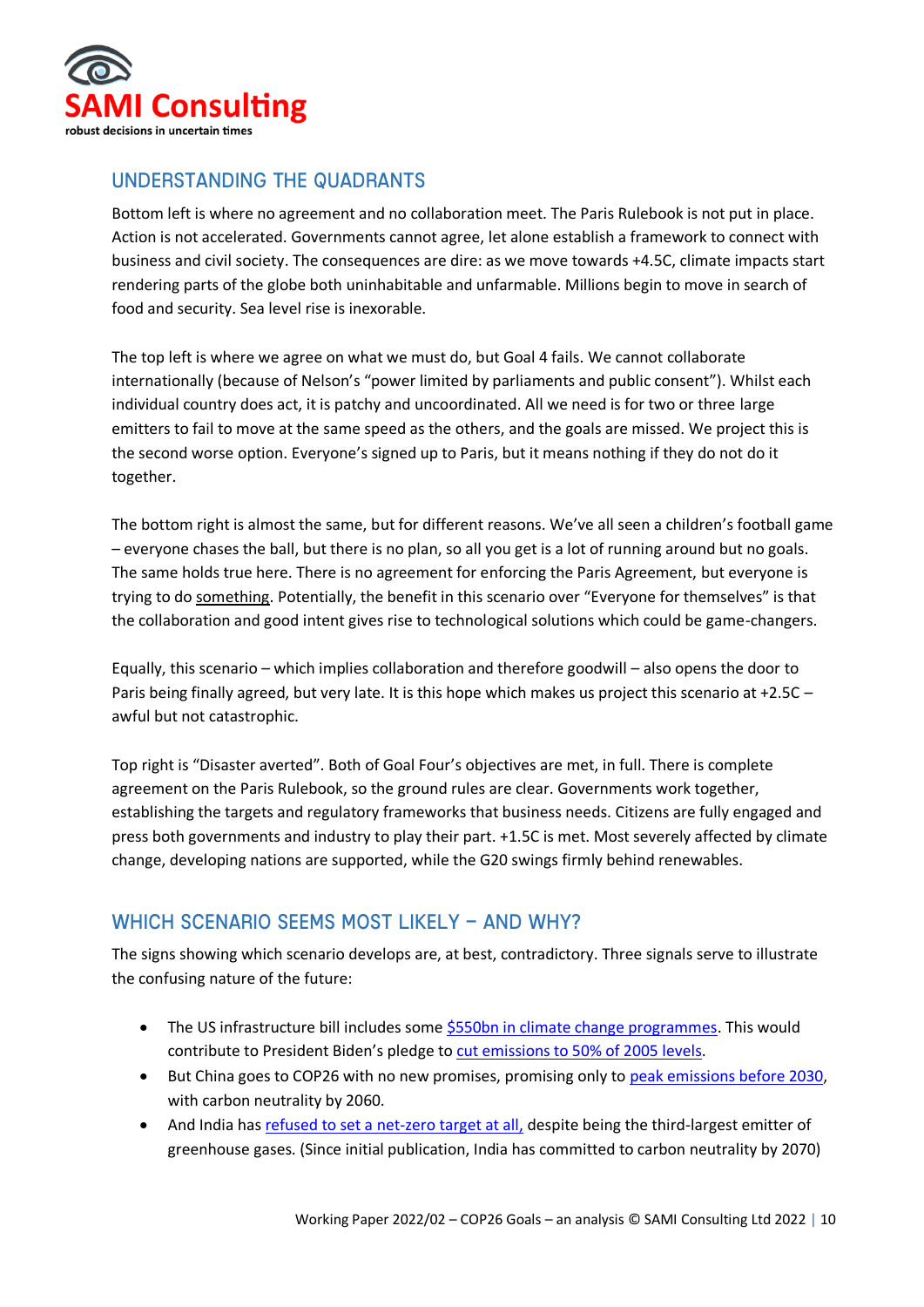

Our scenario cross shows that if we can only have one of the Goal Four subgoals, it should be collaboration. Unfortunately, it is in collaboration where politics sits.

Ironically, the most significant goal of COP26 is a subsidiary objective of Goal Four. But there is, in truth, little debate about what needs to be done. Where the genuine hurdle lies is in how to achieve the consensus to do it. And that is a political problem, finely balancing what countries need to do with what their governments believe in and achieve.

Readers of this short series will know that we understand the complexity of achieving that delicate balance and our suspicion that it may not be possible. Instead of "Disaster averted", we suspect the future looks like "Children's football" or "Everyone for themselves". The consequences of either scenario, in lives, economies, peace and war, and what world we leave our children, are grave.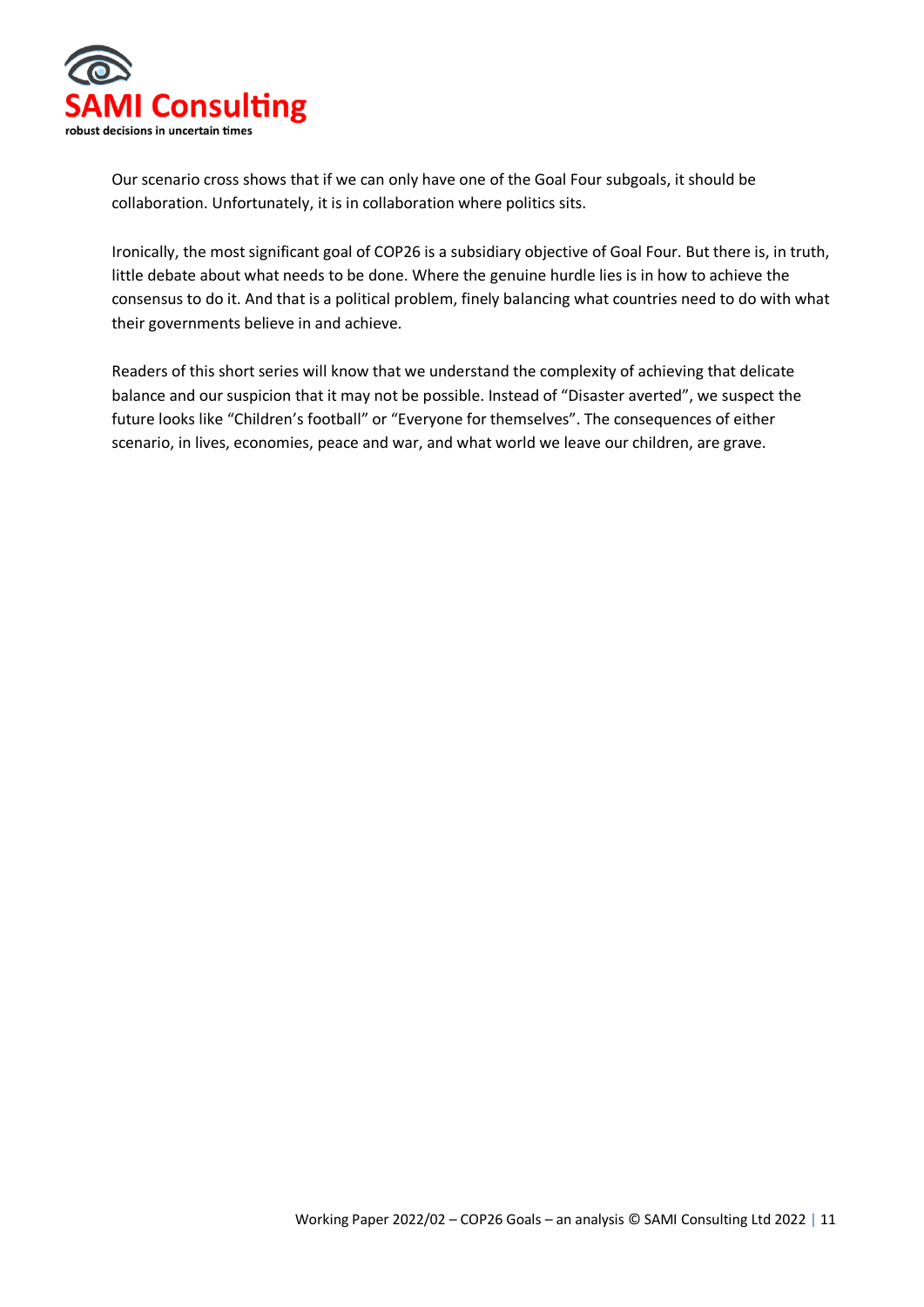

# Everyone for themselves – the world after COP26

COP26 concluded on [12 November.](https://ukcop26.org/) Since then, we have seen quick takes, considered reviews, [relief](https://www.weforum.org/agenda/2021/11/cop26-outcomes-reasons-for-hope-progress/) and [anger.](https://reliefweb.int/report/world/cop-26-climate-conference-failed-south) [Too little has been done;](https://news.un.org/en/story/2021/11/1105792) [too much has been done.](https://www.aei.org/politics-and-public-opinion/its-time-to-cancel-the-climate-crisis/) Th[e ground has been laid for 1.5 degrees,](https://twitter.com/COP26/status/1459610589433638919) or we are [heading to 2.7 degrees](https://climateactiontracker.org/press/Glasgows-one-degree-2030-credibility-gap-net-zeros-lip-service-to-climate-action/) or more.

In our final article [before COP26,](https://samiconsulting.co.uk/cop26-goal-four-averting-disaster/) we introduced a scenario set, which encompassed the various possible outcomes of the conference – and what they would mean. The scenario set looks like this.



"The advantage of having low expectations," my mother used to say, "is that you can be reasonably sure they will be met." We certainly went in with low expectations. We said: "Instead of "Disaster averted", we suspect the future looks like "Children's football" or "Everyone for themselves". The consequences of either scenario, in lives, economies, peace and war, and what world we leave our children, are grave."

There are many takes on the conference outcomes, and this is not the place to rehearse them again. Carbon Brief has produced a superb, extended, [detailed analysis,](https://www.carbonbrief.org/cop26-key-outcomes-agreed-at-the-un-climate-talks-in-glasgow) which we recommend.

[Alok Sharma's tears](https://www.bbc.com/news/av/world-59276651), though, which came at the last minute as India insisted on an amendment giving coal yet more breathing room, set the scene for our analysis.

There are [many good things](https://www.inverse.com/science/cop26-silver-linings) to have come out of the conference, which include: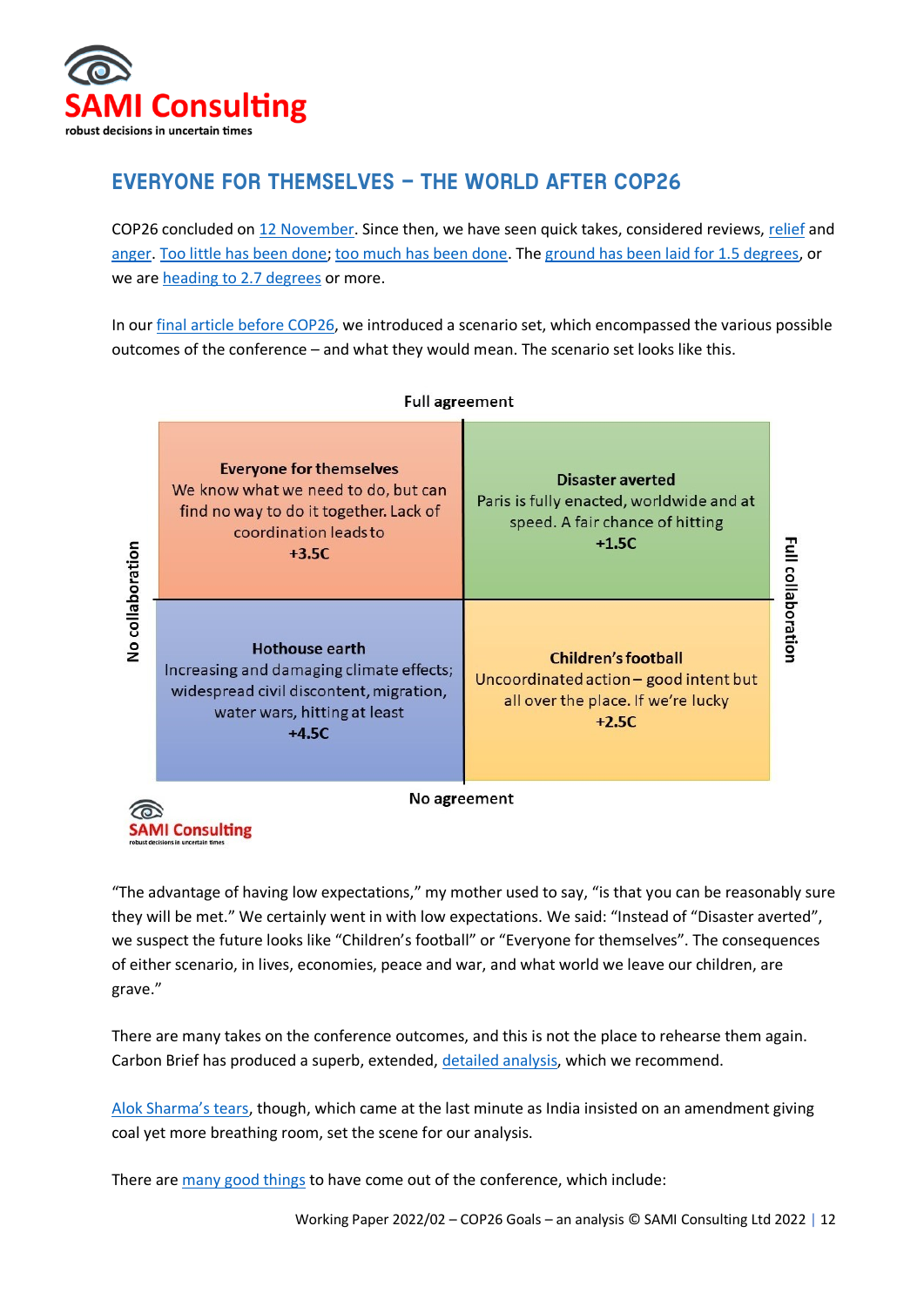

- The ending of deforestation by 2030
- Expanding the Galapagos reserve
- Pledges to move to net-zero
- Big promises from Brazil
- India pledging to get to net-zero by 2070
- The US pledge to help developing nations financially
- An agreement on methane
- An unexpected (not least by the British organisers) agreement between the US and China
- Seventy-seven countries agreed to phase out coal by 2040.

As [António Guterres,](https://www.un.org/sg/en) the UN secretary general said, Cop26 "is an important step but is not enough." He said that what was achieved at the conference was "**some building blocks for progress**.".

After the conference, we have three questions:

- Is it enough?
- How does it map against our expectations?
- How does it map against our scenarios?

It is not enough. The victoriou[s tweet](https://twitter.com/COP26/status/1459610589433638919) from the organisers cannot disguise this one vital fact: "The Glasgow Climate Pact has been agreed. It has kept 1.5 degrees alive. But, it will only survive if promises are kept, and commitments translate into rapid action." Alive, then, but on life support, and the overwhelming consensus is that we are heading for at least 2.7 degrees of warming.

Does it map against our expectations? Unfortunately, yes. Readers of this series will know that our only significant hope was that government sets the correct regulations, which industry – after all, the prime emitter – will follow, and finance.

Further, and it seems absurd it has taken this long, in the final declaration, fossil fuels were acknowledged as the leading contributor to climate change. The [recognition of climate science](https://www.carbonbrief.org/guest-post-how-cop26-finally-recognised-the-latest-ipcc-climate-science) is another crucial building block in developing international cooperation.

And there are concrete actions. President Biden's declaration that the US Government will be carbon [neutral by 2050](https://www.theguardian.com/us-news/2021/dec/08/biden-signs-order-government-net-zero-emissions-2050) is a sign of hope. The federal government is the largest energy consumer, landowner and employer in the USA – when it commits like this, things will have to change. Portugal is the fourth EU country to [quit coal](https://apnews.com/article/business-environment-and-nature-europe-portugal-european-union-b09d32a0ee8c661f6932d79bda9d2d19) (Belgium 2016, Austria and Sweden 2020); Germany aims to [stop using coal by](https://www.reuters.com/markets/commodities/german-coalition-commits-faster-decarbonisation-2021-11-24/)  [2030](https://www.reuters.com/markets/commodities/german-coalition-commits-faster-decarbonisation-2021-11-24/) (but Nord Stream 2 may still be an issue). And China will plant [36000 km2 of trees](https://www.reuters.com/world/china/china-step-up-tree-planting-campaign-help-reach-net-zero-2021-08-20/) every year to 2025.

This is just a tiny sample. There is much happening, and much of it is positive.

Mapping these points against our scenarios gives us an idea of where we are going. The relevant issues, looking at our quadrants: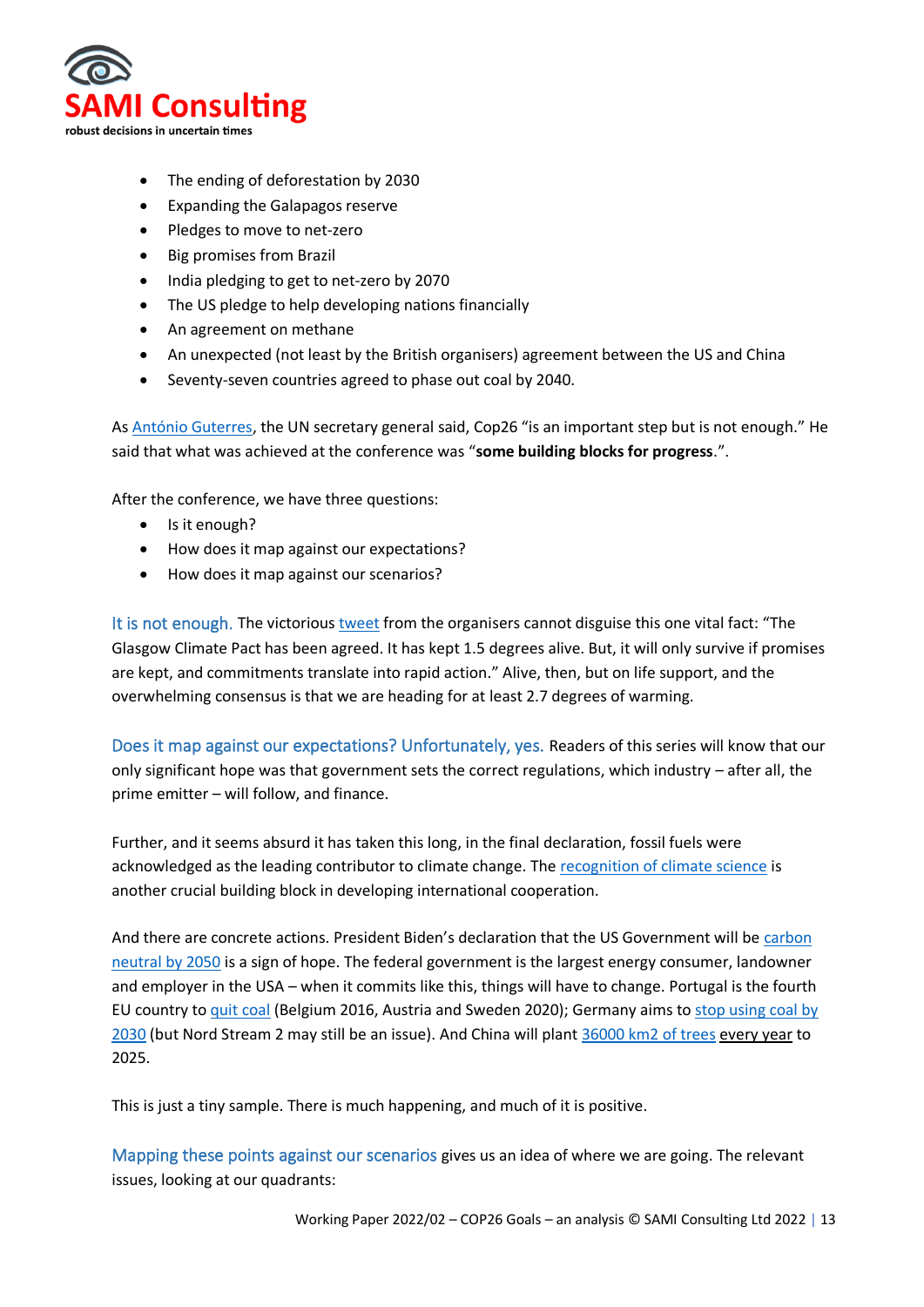

Do we have an agreement? Yes, we do. It's [not enough](https://www.nature.com/articles/d41586-021-03431-4) to limit us to 1.5 degrees, but there is an agreement in place, and it focuses on actions, not just ambitions.

Do we have collaboration? Some. The Glasgow Climate Change Pact is important, but perhaps more so is the agreement between the US and China – two of the world's largest emitters making their own agreement which in many respects is superior to the Glasgow outcomes. But net-zero dates are all over the place. Brazil, one of the most important nations in climate mitigation, made [promises of little value.](https://www.theatlantic.com/international/archive/2021/11/the-real-reason-behind-bolsonaros-climate-promises/620666/) Alok Sharma was reduced to tears.

The good news, then, is we seem to be above the midline on our scenario set. "Hothouse earth" and "Children's football" seem to be avoided. We are not in the full agreement/full cooperation quadrant, though – the agreement is weak, and cooperation is limited.

In our view, the world after COP26 is in the quadrant we called "Everyone for themselves". We know what we need to do, but nations will do it mainly by themselves, in the hope that the combined effect of all their actions is enough. Or at least, enough for them.

There's a precedent here, in the rise of the Omicron variant. Omicron is believed to have developed and is at the time of writing doubling every two days in the UK – because of the inequity of [vaccine](https://www.nbcnews.com/news/world/omicron-linked-global-vaccine-inequality-experts-rcna6916)  [availability in the developing world.](https://www.nbcnews.com/news/world/omicron-linked-global-vaccine-inequality-experts-rcna6916) The developed nations are now at the booster stage, having moved beyond vaccination. Developing countries are only just getting going.

As with vaccines, so with climate change. Action begins at home – so the developed world will move relatively swiftly to net zero, with the rest of the world, forced to use their own resources in the context of expanding populations and poverty, will trail behind. And just as in vaccines, the failure to bring everyone up simultaneously will mean that climate change effects are felt worldwide, no matter how much the UK, for instance, becomes carbon neutral.

Every year that passes now only increases the risk of our projection of 3.5 degrees, absent rapid, radical change. COP26 did not lay the groundwork for that change. COP26 had many positive elements. It was not enough. Our future seems to be, on this brief survey, the scenario we have called "Everyone for themselves".

SAMI Consulting Working Papers are based on posts published at samiconsulting.co.uk. They reflect the company's thinking on issues of current importance, viewed from the perspective of futures thinking and strategy. Working Papers examine issues at the time of writing, and are subject to change as the situation changes.

All copyrights acknowledged.